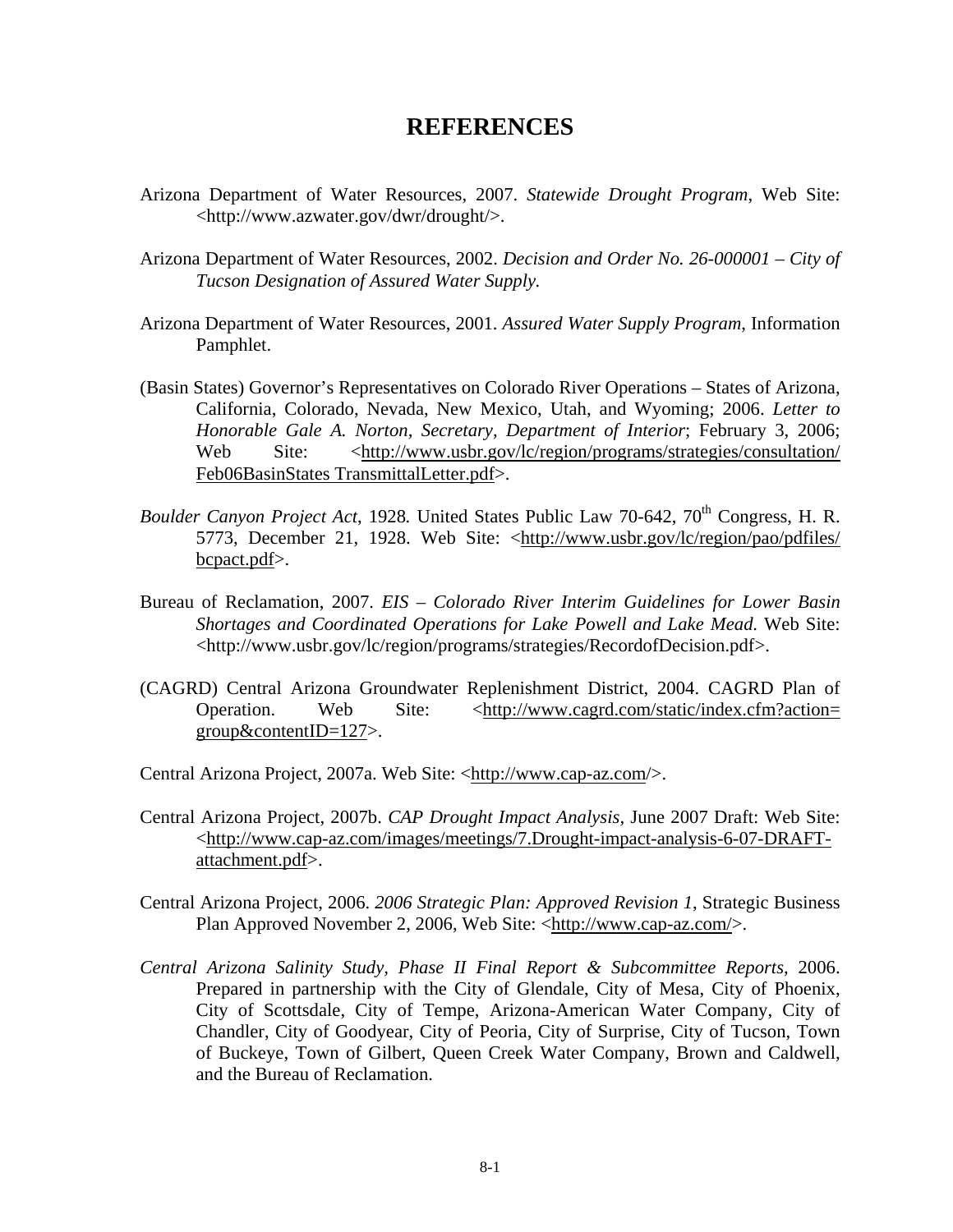- Central Arizona Water Conservation District, 2007. *Conceptual Plans to Recover Stored Water*, June 12, 2007 Draft**.**
- CH2M Hill, 1989. *Tucson Water Resources Plan 1990-2100*: prepared in cooperation with the City of Tucson Water Department.
- Christensen, J.H., B. Hewitson, A. Busuloc, A. Chen, X. Gao, I. Held, R. Jones, R.K. Kolli, W.-T. Kwon, R. Laprise, V. Magana Rueda, L. Mearns, C.G. Menendez, J. Ralsanen, A. Rinke, A. Sarr and P. Whetton, 2007. Regional Climate Change Projections. In: *Climate Change 2007: The Physical Science Basis. Contribution of Working Group I*  to the *Fourth Assessment Report of the Intergovernmental Panel on Climate Change.*  Cambridge University Press, Cambridge, United Kingdom and New York, NY, USA.

City of Tucson, 1995. Emergency Water Conservation Ordinance (No. 8461).

- City of Tucson Water Department, 2007a. *Reclaimed Water System Status Report—2007*.
- City of Tucson Water Department, 2007b. *Drought Preparedness and Response Plan FAQs***,** Web Site: <http://www.ci.tucson.az.us/water/>.
- City of Tucson Water Department, 2007c. *Decision H20 Public Outreach Program*, Web Site: <http://www.decisionh2o.com/>.
- City of Tucson Water Department, 2006. *City of Tucson Water Department Drought Preparedness and Response Plan***,** Web Site: <http://www.ci.tucson.az.us/water/>.
- City of Tucson Water Department, 2004. *Water Plan: 2000-2050*, Web Site: <http://www.ci.tucson.az.us/water/>.
- City of Tucson Water Department, 2003. *Documentation: Committed Demand Analysis,*  Technical Memorandum.
- Colorado River Basin Project Act, 1968. United States Public Law 90-537, 90<sup>th</sup> Congress, S. 1004, September 30, 1968. Web Site: < http://www.usbr.gov/lc/region/pao/pdfiles/crbproj.pdf>.
- *Colorado River Compact*, 1922. Web Site: <http://www.usbr.gov/lc/region/pao/pdfiles/crcompct.pdf>.
- Community Conservation Task Force, 2006. *Water Efficiency: Water Conservation Program Recommendations for Tucson's Future*: prepared in association with the City of Tucson Water Department, Gary Fiske and Associates, M-Cubed, and A&N Technical Services.
- Governor's Drought Task Force, 2004. *Arizona Drought Preparedness Plan*: issued by the State of Arizona on October 8, 2004.